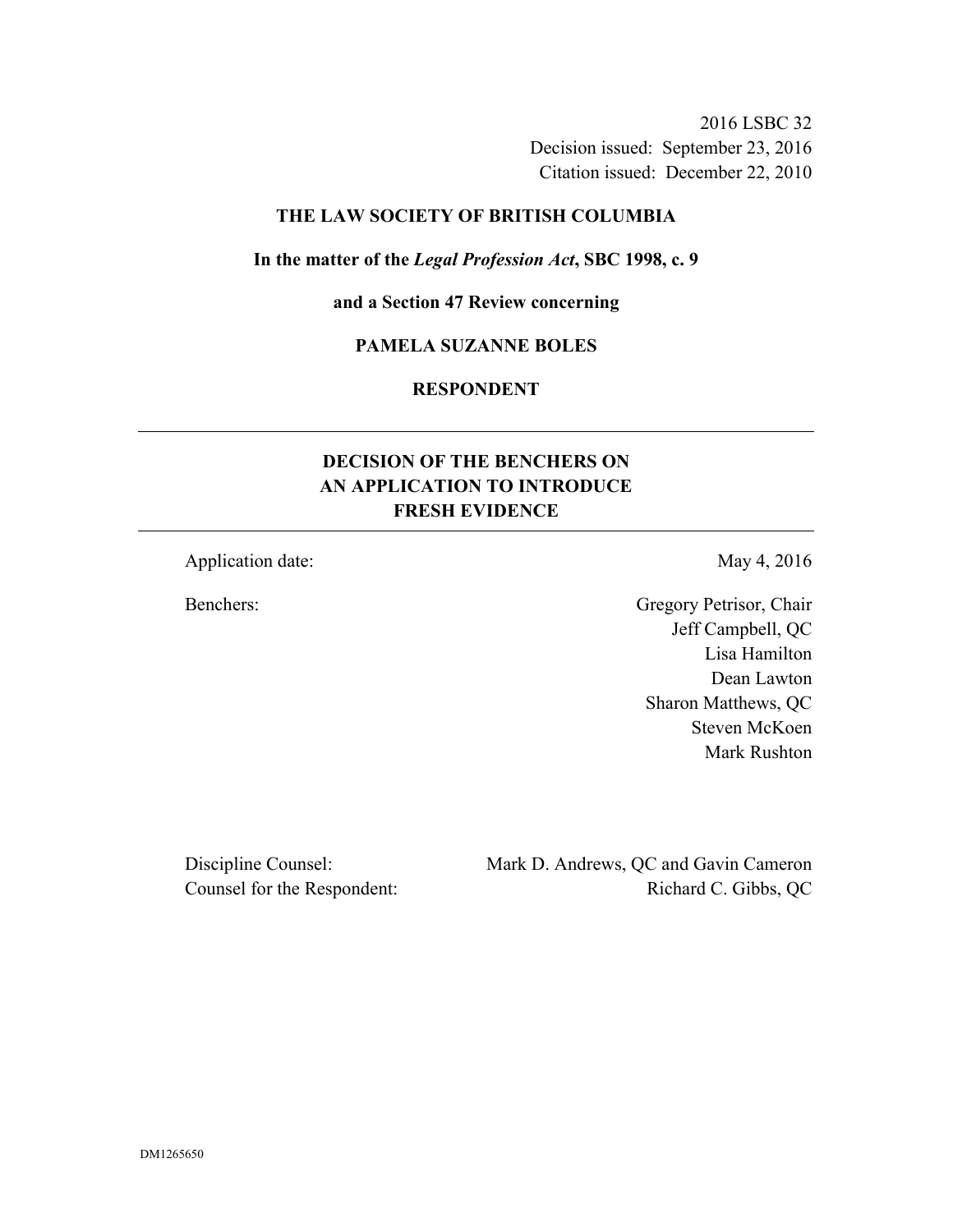[1] A hearing panel found the Respondent had breached Law Society Rules, but had not committed professional misconduct, with regard to the following allegations in an amended citation:

> Between 2004 and 2008, the following monetary judgments were entered against you or your law corporation … which you or your law corporation failed to satisfy within seven days after the date of entry of each judgment. You failed to notify the Executive Director in writing of the circumstances of each judgment and your proposal for satisfying each judgment, contrary to Law Society Rule 3-44(1):

- ...
- c. Certificate filed in the Federal Court of Canada on March 16, 2005, under [number] against you for \$157,019.45 plus interest.
- ...
- e. Certificate filed in the Federal Court of Canada on July 27, 2004, under [number] against your law corporation for \$48,005.06 plus interest.
- ...
- g. Certificate filed in the Federal Court of Canada on February 6, 2004, under [number] against you for \$9,371.91 plus interest.
- h. Certificate filed in British Columbia Supreme Court on September 8, 2005, under Action No. [number] against your law corporation in regard to an obligation in default under the *Social Service Tax Act* in the amount of \$6,528.46.
- ...

This conduct constitutes one or more of a breach of the *Act* or Rules, professional misconduct, and/or incompetent performance of duties as a lawyer.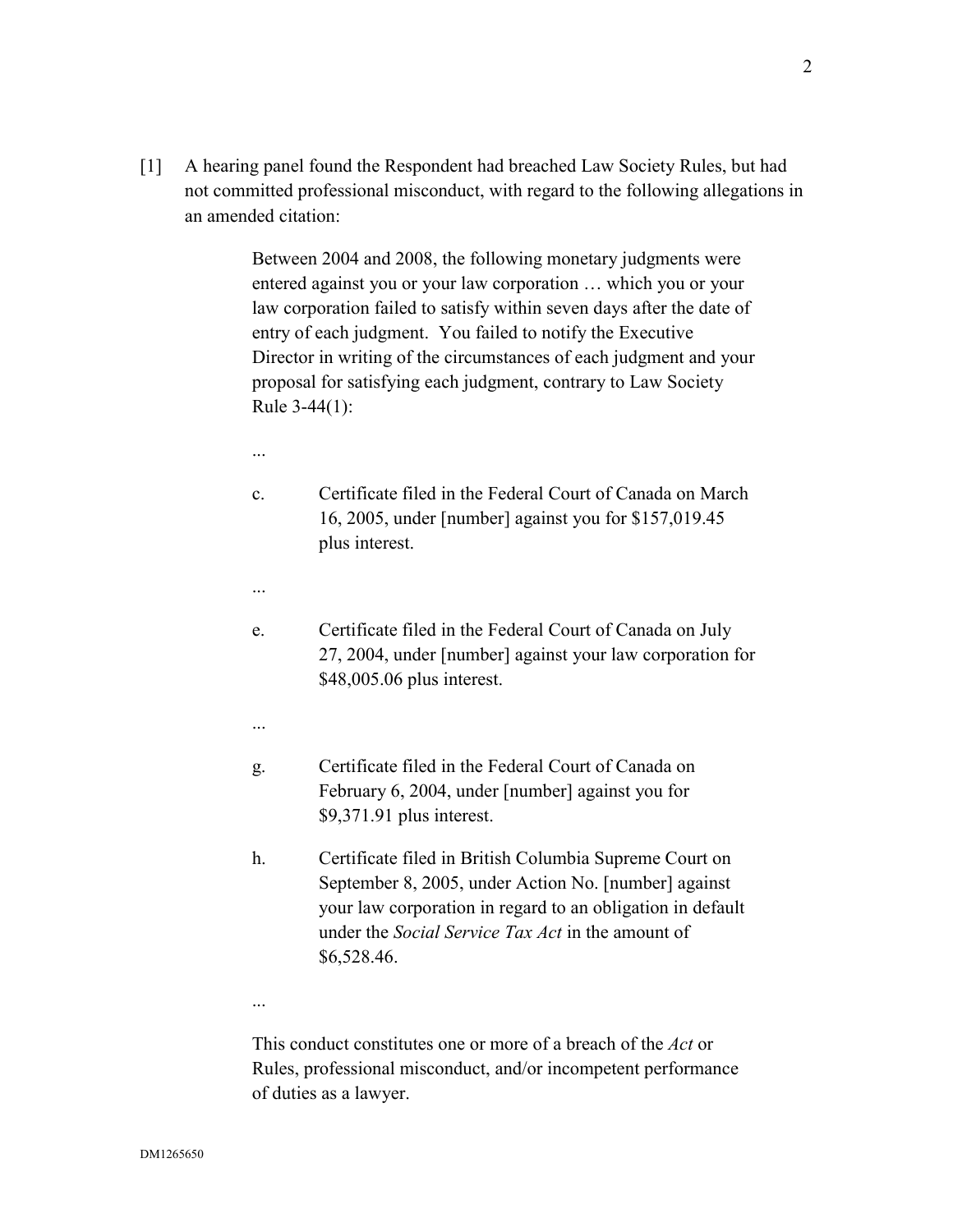- [2] The Law Society seeks a review of that determination by the hearing panel. The Review is scheduled to take place in the near future.
- [3] The Law Society is not pursuing findings in respect of the allegations contained in subparagraphs (a), (b), (d), (f), or (i) of the amended citation.
- [4] The Respondent has applied for:

an order that the Law Society disclose the documents and information it holds as to what members have been discovered to have failed to report certificates under Rule 3-44, what has been done in respect of those failures to report, and the inclusion of that evidence in the Record of their review.

- [5] The Respondent argues that the information sought is relevant and admissible as evidence of breaches of Rule 3-44 by other lawyers, and evidence of the disposition of those Rule breaches by the Law Society, assists in assessing whether the Respondent's conduct constitutes professional misconduct. The Respondent argues that, without evidence of a normative standard of conduct by lawyers as a whole, any consideration of the Respondent's conduct cannot be objective and would, by its nature, be arbitrary.
- [6] The Respondent argues that the information sought is within the control of the Law Society and the Law Society cannot be allowed to use difficulties in producing the information caused by the Law Society's methods of gathering, storage and retrieval of that information as a reason not to disclose the information.
- [7] The Respondent characterizes her application for disclosure as relatively focused, and not obstructionist, in contrast to the request for disclosure considered in *Law Society of BC v. McLean*, 2016 LSBC 10, which sought information dating from 1884 to the present.
- [8] The Respondent argues that Section 87 of the *Legal Profession Act* does not apply to this Review as proceedings under Part 4 (discipline proceedings) and Part 5 (hearings and reviews) are excluded from the definition of "proceeding" in Section 87.

### **POSITION OF THE LAW SOCIETY**

[9] The Law Society argues that the information sought by the Respondent is not relevant or admissible.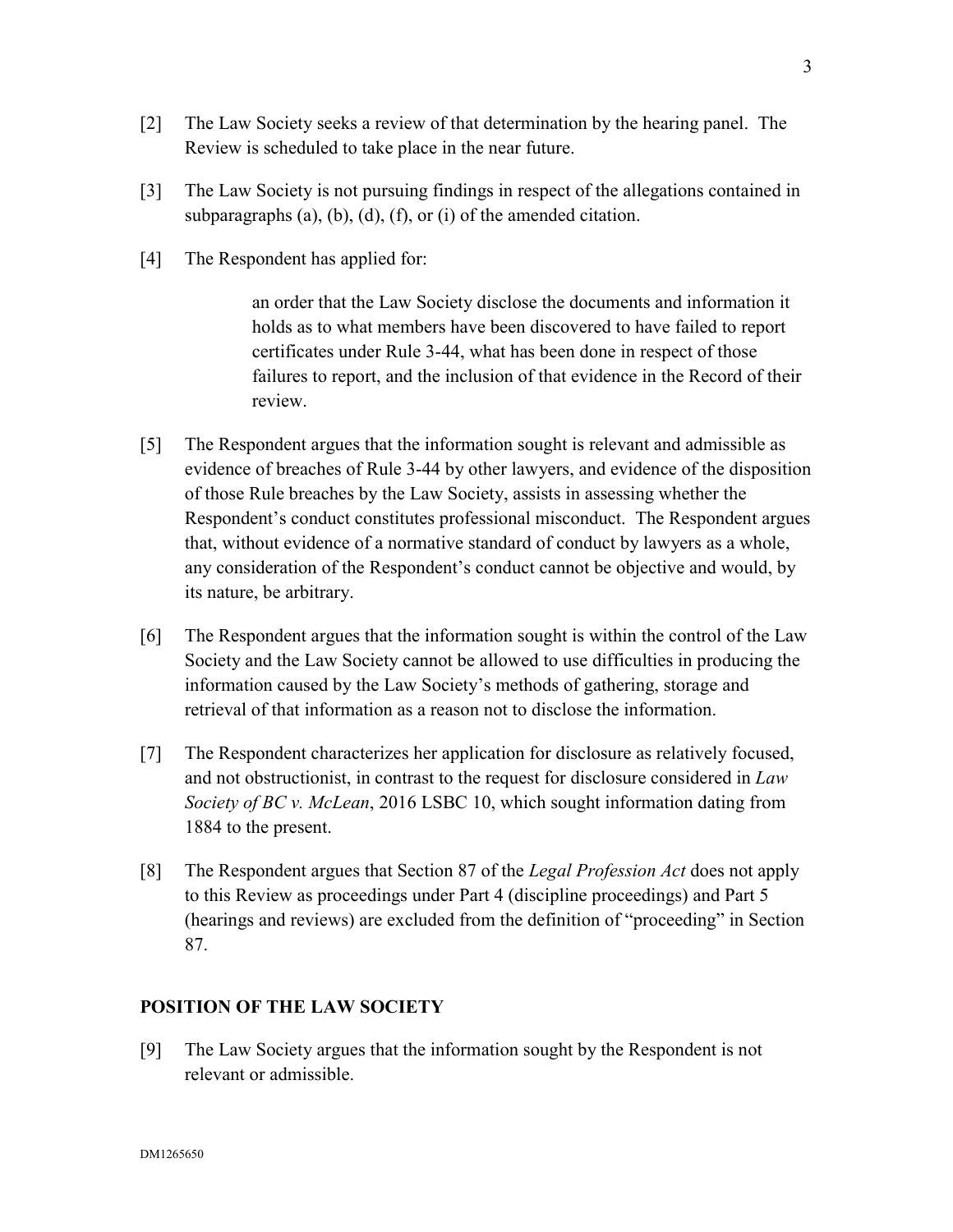- [10] The Law Society argues that Section 87 of the *Legal Profession Act* and Rule 3- 3(1) prohibit disclosure of a complaint, or a lawyer's response to a complaint, or any documents created by the Law Society concerning an investigation, audit, inquiry, hearing or review.
- [11] The Law Society produced an affidavit from Jatinder Jaia Rai, Manager of Discipline and Unauthorized Practice, of the Law Society. Ms. Rai was crossexamined by the Respondent's counsel. Ms. Rai's evidence, in part, is:
	- (a) breaches of Rule 3-44 may not be indexed as such in the Law Society's information system, because of:
		- i. instances of alleged misconduct having more than one description; or
		- ii. human error in data entry;
	- (b) any key word search broad enough to ensure reliability would result in perhaps millions of documents having to be manually reviewed;
	- (c) the systems in place for entry, storage, and retrieval of data are imperfect, are limited by available resources, and were never designed for as broad an inquiry as that posed by the Respondent's application.

# **DISCUSSION**

- [12] The critical determination to be made is whether the information sought by the Respondent is relevant. This Review Board will have to determine whether the Respondent's conduct, in the circumstances, constitutes professional misconduct. That determination will require a full examination and analysis of the material facts. Data of the number of breaches of Rule 3-44 committed by other lawyers over a specific time period, and the outcome of each such breach is not, in and of itself, helpful in that determination. Even if the Law Society were to produce the documents and information it holds as to which lawyers have been discovered to fail to report certificates under Rule 3-44, and what has been done in respect of those failures to report, there is no evidence that such documents and information would allow a meaningful comparison of the material facts surrounding any other breaches to the material facts of this matter. Accordingly, there is no evidence that the documents and information sought are relevant.
- [13] A breach of Rule 3-44 (now Rule 3-50) is not necessarily, in and of itself, professional misconduct. A finding of professional misconduct in another instance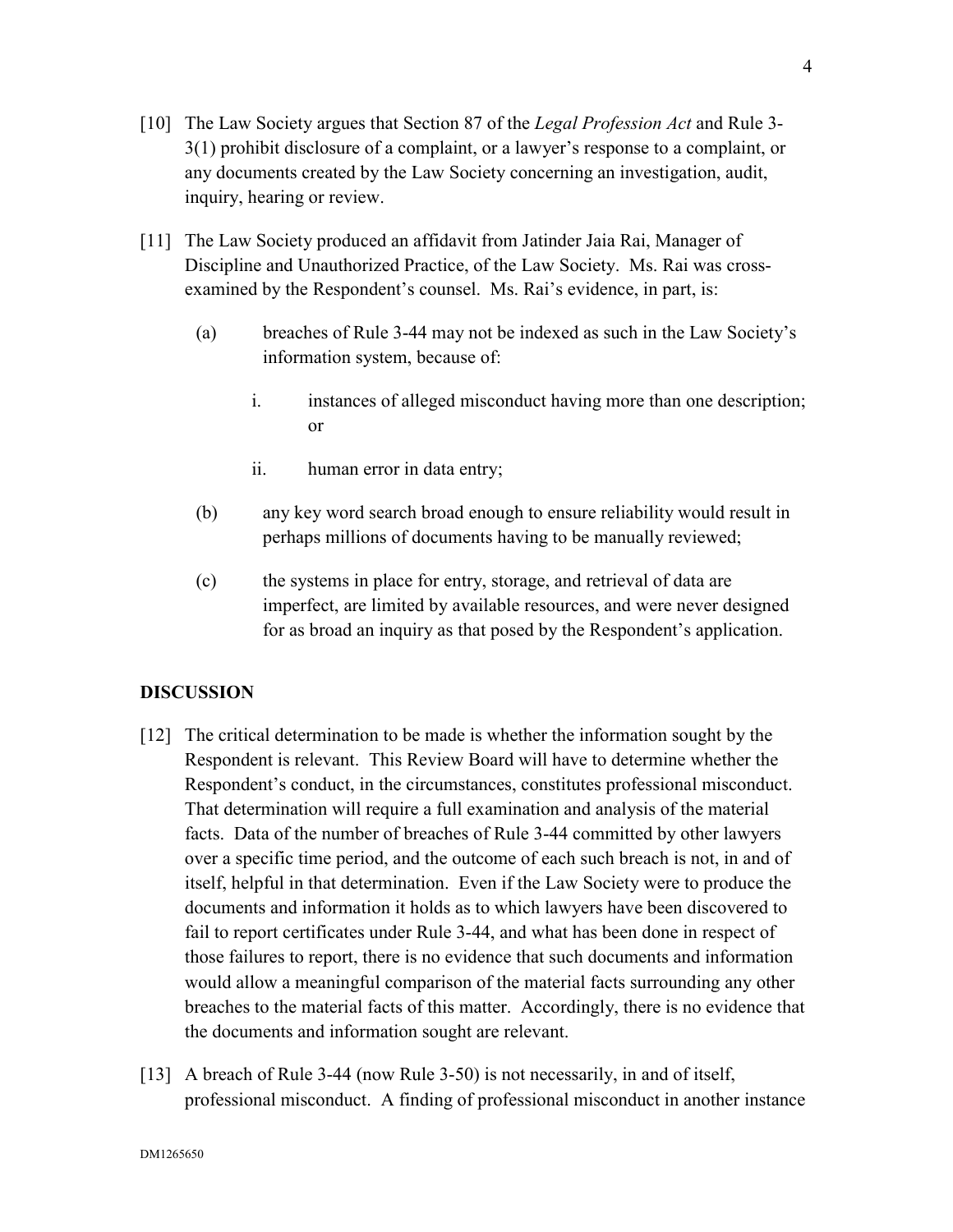of a lawyer breaching Rule 3-44 would not be determinative of this case. Conversely, another instance of a breach of Rule 3-44 by another lawyer that did not lead to a citation, is not determinative of this case. Other instances of breaches of Rule 3-44 that did not result in citations being issued, regardless of the number of those other instances, cannot be determinative of this case. A determination of the Respondent's conduct in this case will require a complete analysis of the circumstances surrounding this Respondent's own conduct.

- [14] Section 87 of the *Legal Profession Act* prohibits disclosure of complaints or lawyers' responses in any circumstance, except with the written consent of the complainant, or the lawyer, respectively. That information is inadmissible in "proceedings", as defined in Section 87(1). Proceedings under Parts 2, 3, 4, and 5 of the *Legal Profession Act*, including discipline hearings and reviews, are excluded from the definition "proceedings" in Section 87(1). As a result, the Law Society cannot be compelled to produce the complaints and responses. Those complaints and responses are not rendered inadmissible by Section 87, but they cannot be compelled to be disclosed, and as we have determined, they are not relevant.
- [15] Rules 3-3(1) and (2) of the Law Society Rules prohibit disclosure of information or records that form part of the investigation of a complaint or the review of a complaint by the Complaints' Review Committee except:
	- (a) for the purpose of complying with the objectives of the *Act* or the Rules, as set out in Rule  $3-3(1)$ ;
	- (b) that the Executive Director of the Law Society may disclose information relating to a complaint with the consent of the lawyer who is the subject of the complaint, as set out in Rule 3-3(2)(a); or
	- (c) that the Executive Director of the Law Society may disclose limited prescribed information regarding a complaint if the complaint has become known to the public, as set out in Rule 3-3(2)(b).
- [16] We are not satisfied that disclosure is required for compliance with the objectives of the *Legal Profession Act* or the Law Society Rules. Protection of the public interest in the administration of justice and effective regulation of the legal profession are not furthered by disclosure of the information and documents sought by the Respondent.
- [17] Disclosure as sought by the Respondent will not, as we have stated, assist us in the determination of the Review concerning the Respondent's conduct. In addition,